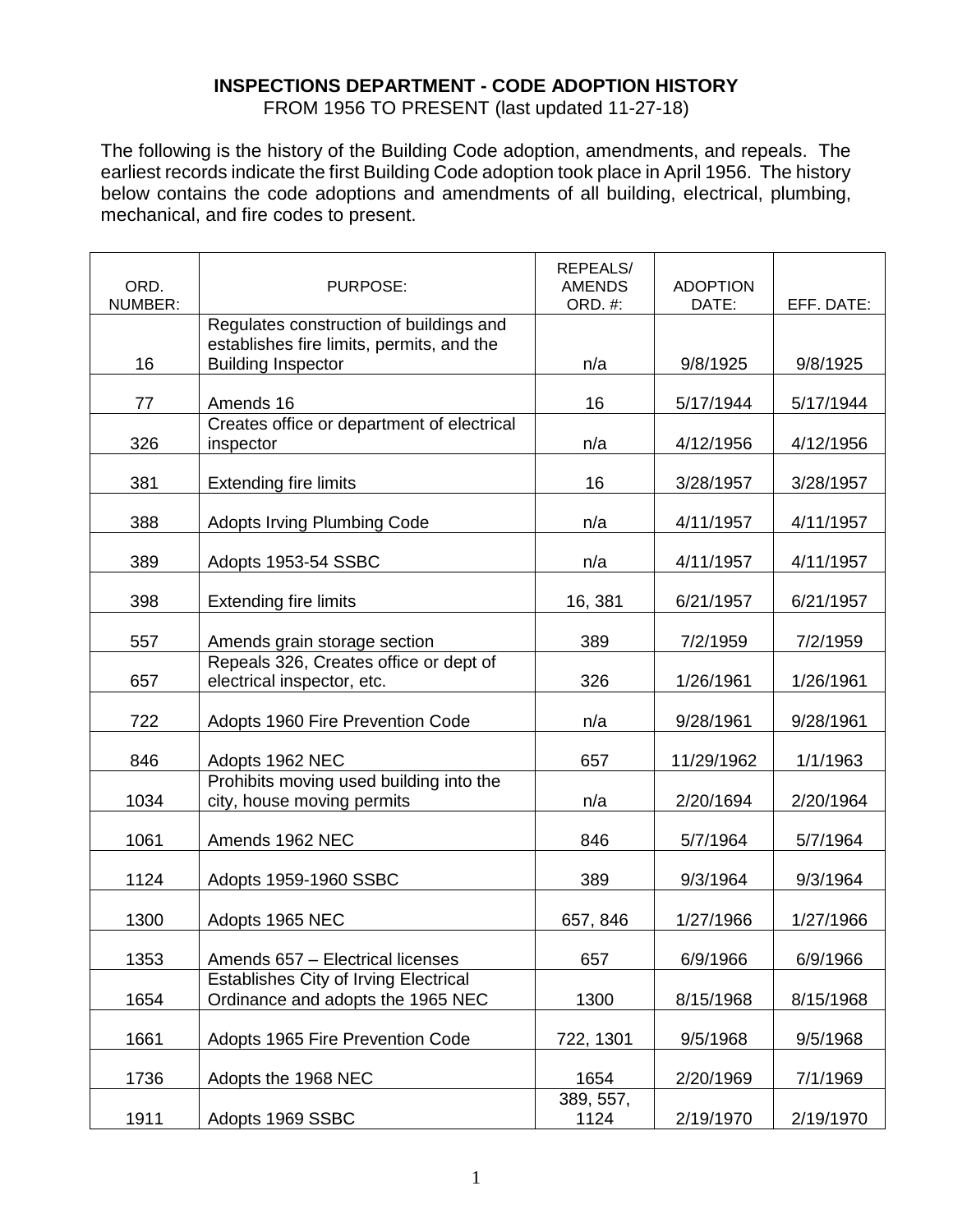| 2077 | <b>Adopts Irving Plumbing Code</b>                                                                                       | 388                                      | 3/4/1971   | 3/4/1971                  |
|------|--------------------------------------------------------------------------------------------------------------------------|------------------------------------------|------------|---------------------------|
| 2157 | Adopts 1970 Fire Prevention Code                                                                                         | 1661                                     | 7/29/1971  | 7/29/1971                 |
| 2283 | Adopts the 1971 NEC                                                                                                      | 1654, 1736                               | 3/30/1972  | 7/1/1972                  |
| 2299 | Amends 2077 - Irving Plumbing Code                                                                                       | 2077                                     | 4/27/1972  | 4/27/1972                 |
| 2626 | Amends 1971 NEC -- Establishes<br>requirement for ground fault circuit (GFCI)<br>interrupters on job sites               | 2283                                     | 3/7/1974   | 1/1/1974<br>(retroactive) |
| 2717 | Add Chapter 8A "Irving Minimum Housing<br>Code"; and a \$200 penalty; providing for<br>a Building & Standards Commission | n/a                                      | 11/21/1974 | 11/21/1974                |
| 2769 | Adopts the 1975 NEC -- Amends Sec.<br>601-4 (\$1.00 reinspection fee) and<br>repeals Sec. 801-6                          | 1654, 2626                               | 5/29/1975  | 7/1/1975                  |
| 3125 | Adopts the 1978 NEC                                                                                                      | 1654, 2769,<br>2769                      | 6/29/1978  | 7/1/1978                  |
| 3175 | Adopts 1976 UPC                                                                                                          | 2077, 2299                               | 10/19/1978 | 10/19/1978                |
| 3176 | Codifies previous ordinances and sets<br>registration fees                                                               | 1654, 1736,<br>2283, 2626,<br>2769, 3125 | 10/19/1978 | 10/19/1978                |
| 3177 | Adopts 1976 UBC                                                                                                          | 1911                                     | 10/19/1978 | 1/1/1979                  |
| 3178 | Adopts 1976 UMC                                                                                                          | n/a                                      | 10/19/1978 | 1/1/1979                  |
| 3179 | Adopts 1976 Uniform Fire Code (UFC)                                                                                      | 1729, 1789,<br>2156, 2157                | 10/19/1978 | 10/19/1978                |
| 3354 | Amends 1976 UBC (Permit Fees)                                                                                            | 3177                                     | 9/27/1979  | 9/27/1979                 |
| 3357 | Amends Chapter 8-11, Fees for house<br>moving permits                                                                    | 1034                                     | 9/27/1979  | 1/1/1980                  |
| 3557 | Amends Chp 8 -- Address numbers                                                                                          | Chp 8                                    | 11/20/1980 | 11/20/1980                |
| 3595 | Amends 1976 UBC -- Establishes<br>sprinklers in 4-story buildings (high-rise<br>package)                                 | 3177                                     | 2/5/1981   | 3/1/1981                  |
| 3618 | Adopts the 1981 NEC and drops<br>requirements for photo ID's on licenses                                                 | 3176                                     | 3/5/1981   | 3/5/1981                  |
| 3749 | Fences constructed as a result of specific<br>zoning cases                                                               | <b>Sec 15</b>                            | 10/8/1981  | 10/8/1981                 |
| 4015 | Amends 3177 -- Repeal contractor's bond<br>requirement                                                                   | 3177                                     | 12/16/1982 | 12/16/1982                |
| 4064 | Adopts 1982 UBC                                                                                                          | 3177, 3354,<br>3595                      | 3/3/1983   | 3/3/1983                  |
| 4065 | Adopts 1982 UPC                                                                                                          | 3175                                     | 3/3/1983   | 3/3/1983                  |
| 4066 | Adopts 1982 UMC                                                                                                          | 3178                                     | 3/3/1983   | 3/3/1983                  |
| 4067 | Provides for electrical contractors<br>vouchers and revises fee schedule                                                 | 3176                                     | 3/3/1983   | 3/3/1983                  |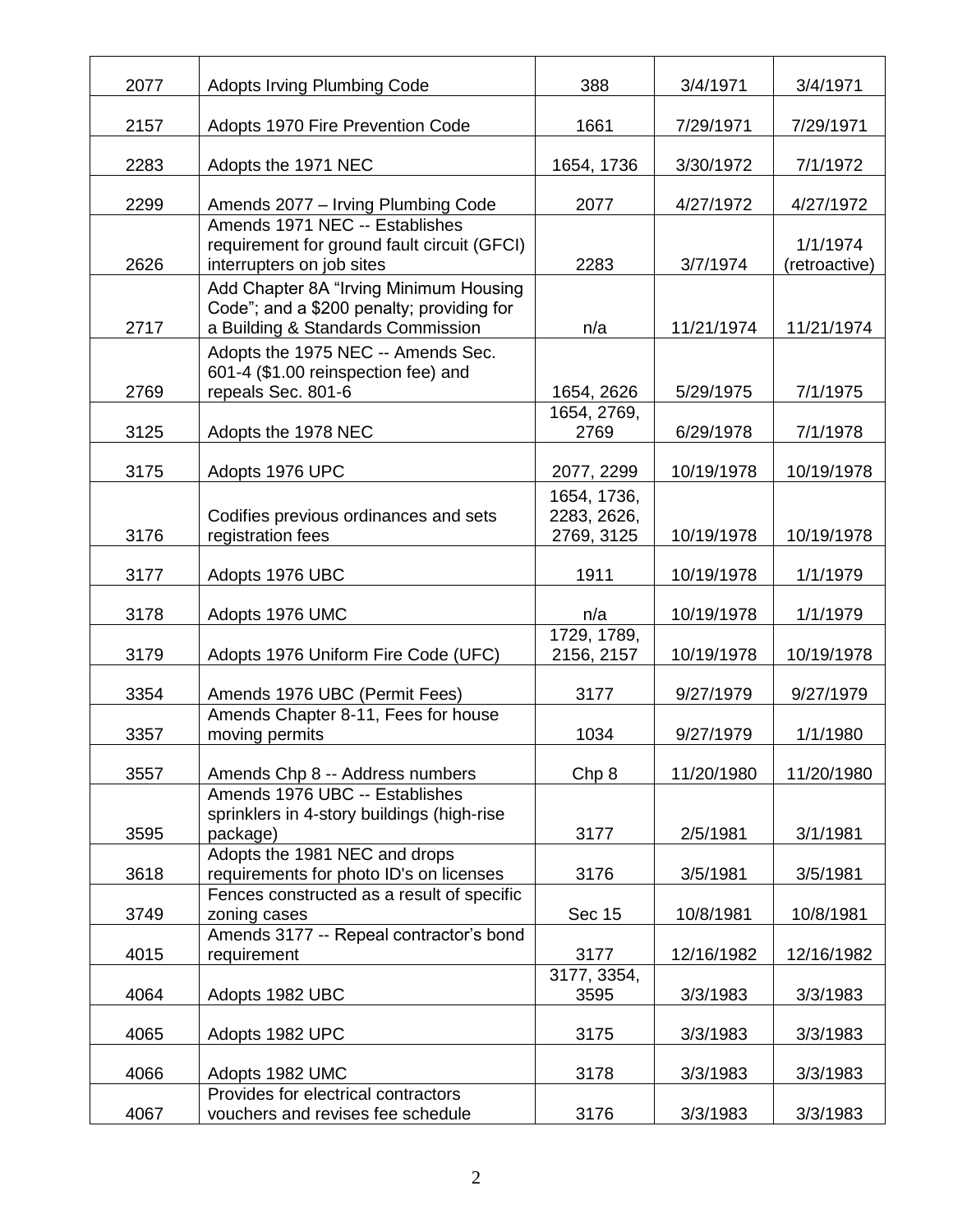|      |                                                                                                                                              | 3179, 3512,                |            |            |
|------|----------------------------------------------------------------------------------------------------------------------------------------------|----------------------------|------------|------------|
| 4068 | Adopts 1982 UFC                                                                                                                              | 3513                       | 3/3/1983   | 3/3/1983   |
|      | Amends 1982 UBC for building begun                                                                                                           |                            |            |            |
| 4148 | under the previous code, to allow finish-<br>outs under that same code                                                                       | 4064                       | 6/30/1983  | 6/30/1983  |
|      | Adds Aircraft Noise Attenuation to the                                                                                                       |                            |            |            |
| 4179 | 1982 UBC                                                                                                                                     | 4064                       | 7/28/1983  | 7/28/1983  |
| 4389 | Amends 1982 UBC - Fees                                                                                                                       | 4064                       | 4/26/1984  | 4/26/1984  |
| 4390 | Amends Chp 8 (Ord 3357) - Fees for<br>house moving                                                                                           | 1034, 3357                 | 4/26/1984  | 5/2/1984   |
| 4455 | Adopts 1984 NEC                                                                                                                              | 3618                       | 7/5/1984   | 7/5/1984   |
| 4555 | Amends 1982 UBC -- Requires class C<br>roofs, skylights, penthouses, plastics on<br>roofs, attics, roof drainage, solar energy<br>collectors | 4064                       | 11/8/1984  | 1/1/1985   |
| 4857 | Adopts 1985 UFC                                                                                                                              | 4068, 4693                 | 01/9/1986  | 01/9/1986  |
|      |                                                                                                                                              |                            |            |            |
| 4858 | Adopts 1985 UMC                                                                                                                              | 3178, 4066                 | 01/9/1986  | 01/15/1986 |
| 4859 | Adopts 1985 UPC                                                                                                                              | 4065                       | 01/9/1986  | 01/15/1986 |
| 4860 | Adopts 1985 UBC                                                                                                                              | 4064, 4555                 | 01/9/1986  | 01/15/1986 |
| 4861 | Amends 1984 NEC - Fees                                                                                                                       | 4455                       | 01/09/1986 | 01/09/1986 |
| 5051 | Amends Address Numbers Sec. 8-28 thru<br>$8 - 31$                                                                                            | Chp 8                      | 10/8/1986  | 10/8/1986  |
| 5052 | Amends 1985 UBC -- Egress control<br>devices, fire rating of corridor/tenant<br>walls, openings in corridor walls,<br>width/height of doors  | 4860                       | 10/8/1986  | 10/8/1986  |
| 5053 | Amends 1985 UMC -- Subsection (d) of<br>Section 2002 (grease ducts)                                                                          | 4858                       | 10/8/1986  | 10/8/1986  |
|      | Amends 1984 NEC -- Revise Section 14-                                                                                                        |                            |            |            |
| 5054 | 149 (Fees for examinations and licenses)                                                                                                     | 4861                       | 10/8/1986  | 10/8/1986  |
| 5120 | Amends 1985 UBC -- Fees                                                                                                                      | 4860                       | 1/8/1987   | 1/14/1987  |
| 5232 | Adopts 1987 NEC                                                                                                                              | 5054                       | 6/11/1987  | 7/1/1987   |
| 5272 | Amends 1985 UBC -- Certificates of<br>occupancy                                                                                              | 4860                       | 8/13/1987  | 8/13/1987  |
|      |                                                                                                                                              | 4860, 5052,                |            |            |
| 5374 | Amends 1985 UBC -- Trenching safety<br>Amends 1985 UMC -- Enforcement of                                                                     | 5120                       | 1/21/1988  | 1/21/1988  |
| 5431 | State air conditioning law, Hoods                                                                                                            | 4858                       | 5/12/1988  | 5/12/1988  |
|      |                                                                                                                                              | 4860, 5052,<br>5120, 5272, |            |            |
| 5551 | Adopts 1988 UBC                                                                                                                              | 5374                       | 12/15/1988 | 1/1/1989   |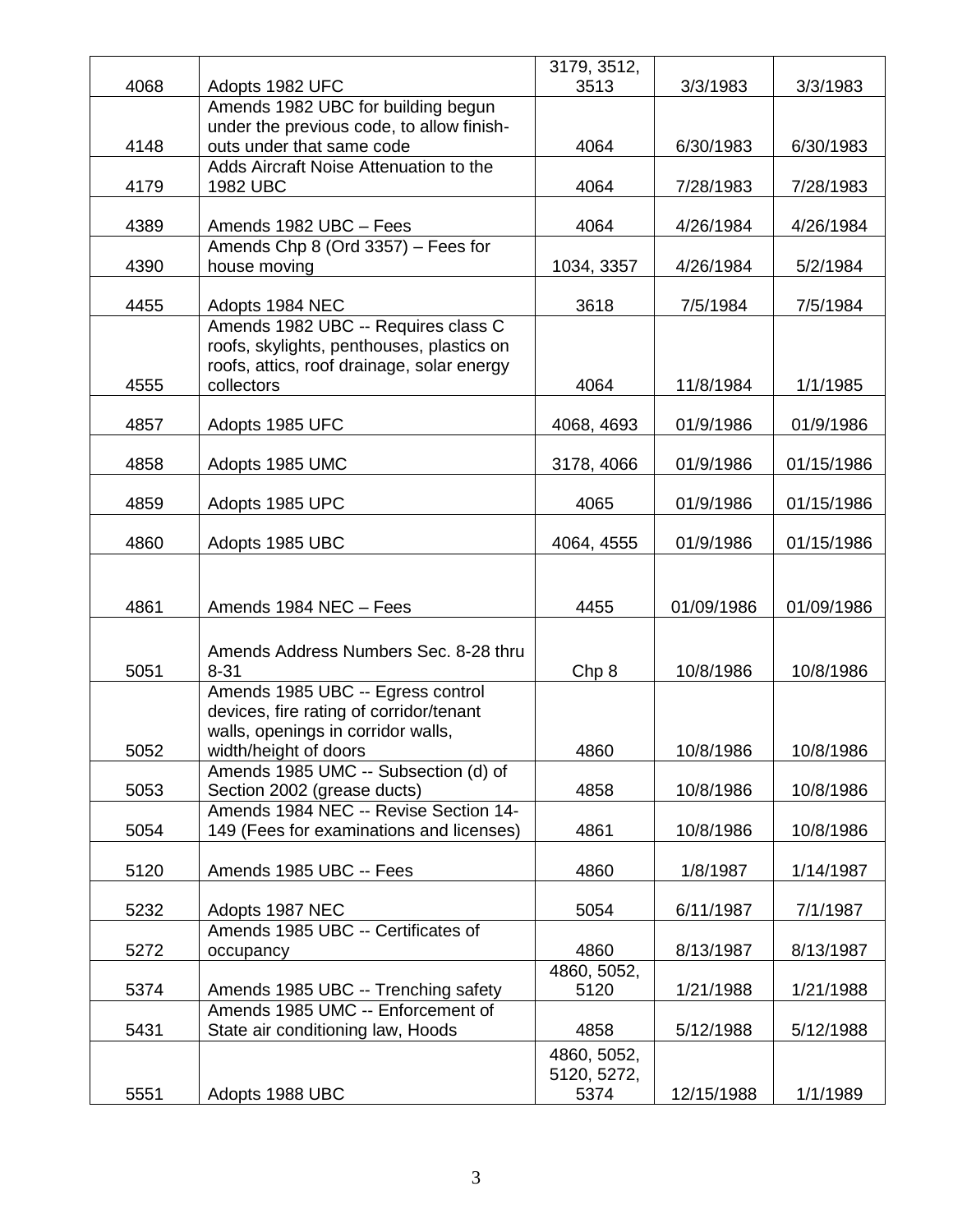|      |                                                            | 4858, 5053,         |            |            |
|------|------------------------------------------------------------|---------------------|------------|------------|
| 5552 | Adopts 1988 UMC                                            | 5431                | 12/15/1988 | 1/1/1989   |
|      |                                                            |                     |            |            |
| 5553 | Adopts 1988 UPC                                            | 4859                | 12/15/1988 | 1/1/1989   |
| 5554 | Adopts 1988 UFC                                            | 4857, 5377,<br>4180 | 12/15/1988 | 1/1/1989   |
|      |                                                            |                     |            |            |
| 5614 | Amends 1988 UFC                                            | 5554                | 5/11/1989  | 5/11/1989  |
|      |                                                            |                     |            |            |
| 5644 | Sign Ordinance                                             |                     | 6/22/1989  | 6/22/1989  |
|      | Amends 1988 UBC -- Exempts schools,                        |                     |            |            |
| 5663 | county, state and federal government<br>from fees          | 5551                | 8/10/1989  | 8/10/1989  |
|      |                                                            | 3176, 3618,         |            |            |
|      |                                                            | 4067, 4455,         |            |            |
|      |                                                            | 5054, 5232,         |            |            |
| 5753 | Adopts 1990 NEC                                            | 5232                | 2/15/1990  | 7/1/1990   |
|      | Amends 1988 UBC -- Allowable area for                      |                     |            |            |
| 5763 | woodworking shops/fire control rooms                       | 5551                | 3/1/1990   | 3/1/1990   |
|      | Increase maximum violation fine from                       |                     |            |            |
| 5853 | \$200 to \$2,000<br>Amends 1988 UBC -- Fees, single trade  | 2717                | 9/6/1990   | 9/9/1990   |
|      | fees, C-O fees, reinspection fees, exam                    | 4709, 5551,         |            |            |
| 5863 | and license fees                                           | 5753                | 9/20/1990  | 10/1/1990  |
|      | Amends 1988 UBC - Fire-extinguishing                       |                     |            |            |
| 5969 | system in auto repair shops over 5,000 sf                  | 5551                | 5/23/1991  | 5/23/1991  |
|      |                                                            | 5551, 5663,         |            |            |
|      |                                                            | 5763, 5863,         |            |            |
| 6009 | Adopts 1991 UBC                                            | 5969                | 8/29/1991  | 10/1/1991  |
| 6010 | Adopts 1991 UMC                                            | 5552                | 8/29/1991  | 10/1/1991  |
|      |                                                            |                     |            |            |
| 6011 | Adopts 1991 UPC                                            | 5553                | 8/29/1991  | 10/1/1991  |
|      | Amends 1990 NEC - Fees for exam,                           |                     |            |            |
| 6012 | license & registration Fees                                | 5753                | 08/29/1991 | 10/01/1991 |
| 6013 | Adopts 1991 UFC                                            | 5554, 5614          | 8/29/1991  | 10/1/1991  |
|      | Amends Chp 8A -- Definitions of                            |                     |            |            |
|      | "Apartment Building & House"; and                          |                     |            |            |
| 6139 | provide for a "Regular License Fee"                        | Chp 8A              | 07/02/1992 | 07/02/1992 |
|      | Amends 1991 UBC -- Certificates of                         |                     |            |            |
|      | occupancy, Fees, Definitions, High-rise                    |                     |            |            |
|      | Type of lock or latch, Safety glazing, R1                  |                     |            |            |
|      | occupancy, deletes App. 12, Div. III (pool                 |                     |            |            |
| 6152 | barriers)                                                  | 6009                | 8/6/1992   | 8/6/1992   |
| 6260 | Amends 1991 UFC -- Fire hazards                            | 6013                | 6/3/1993   | 6/3/1993   |
|      |                                                            |                     |            |            |
| 6301 | Adopts 1993 NEC                                            | 5753                | 8/12/1993  | 9/1/1993   |
|      |                                                            |                     |            |            |
| 6302 | Amends 1991 UMC<br>Amends Chp 8 -- Add Disabled Parking to | 6010                | 8/12/1993  | 8/12/1993  |
| 6379 | Chapter 8 - Article V                                      | Chp 8-41            | 2/3/1994   | 2/13/1994  |
|      |                                                            |                     |            |            |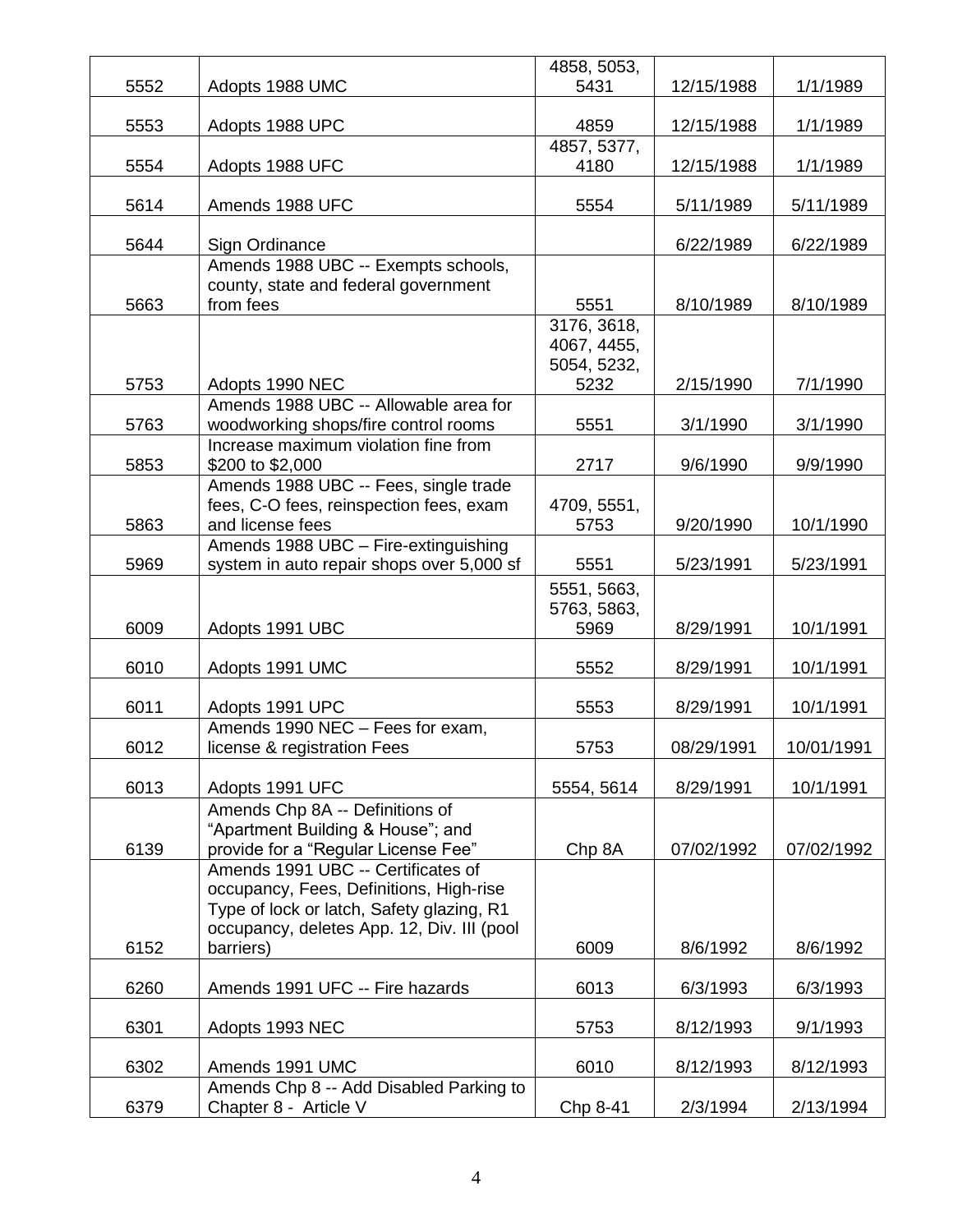|      | Amends 1993 NEC - Fees, Licensing,      |                  |            |            |
|------|-----------------------------------------|------------------|------------|------------|
| 6428 | Homeowner, Chief Electrical Inspector   | 6301             | 5/26/1994  | 5/26/1994  |
|      | Amends Chp 8A -- Change title,          |                  |            |            |
| 6511 | requirements                            | 6139             | 10/20/1994 | 10/20/1994 |
|      | Amends 1993 NEC -- Provides for         |                  |            |            |
| 6523 | Construction Board of Appeals, etc.     | 6428             | 11/30/1994 | 11/30/1994 |
|      |                                         |                  |            |            |
| 6524 | Adopts 1994 UBC                         | 6009, 6152       | 11/30/1994 | 2/1/1995   |
|      |                                         |                  |            |            |
| 6525 | Adopts 1994 UMC                         | 6010, 6302       | 11/30/1994 | 2/1/1995   |
|      |                                         |                  |            |            |
| 6526 | Adopts 1994 UPC                         | 6011             | 11/30/1994 | 2/1/1995   |
|      |                                         |                  |            |            |
| 6531 | Adopts 1994 UFC                         | 6013             | 11/30/1994 | 2/1/1995   |
|      |                                         |                  |            |            |
| 6614 | Amends 1994 UBC -- Tenant walls         | 6524             | 5/25/1995  | 5/25/1995  |
|      | Amends 1994 UMC -- Moisture exhaust     |                  |            |            |
|      |                                         |                  |            |            |
| 6615 | ducts, Length limitations               | 6525             | 5/25/1995  | 5/25/1995  |
|      | Amends 1994 UBC - Ventilation in        |                  |            |            |
| 6726 | dwelling units                          | 6524             | 1/4/1996   | 1/4/1996   |
|      |                                         | 6301, 6428,      |            |            |
| 6896 | Adopts 1996 NEC                         | 6523             | 10/17/1996 | 1/1/1997   |
|      |                                         |                  |            |            |
| 7009 | Amends 1994 UBC - Permit Fees           | 6524             | 3/25/1997  | 5/1/1997   |
|      | Amends Chp 8 - Adding "Irving Minimum   |                  |            |            |
|      | Housing Code for Single Family, Duplex, |                  |            |            |
| 7068 | and Triplex Dwelling Structures"        | Chp <sub>8</sub> | 7/3/1997   | 7/3/1997   |
|      | Amends Chp 8A -- Provide a late charge  |                  |            |            |
| 7106 | for multi-family license fees           | Chp 8A           | 8/28/1997  | 8/28/1997  |
|      |                                         | Chp 8-29 to      |            |            |
| 7133 | Amends Chp 8 -- Address Numbers         | $8 - 30$         | 10/9/1997  | 10/9/1997  |
|      |                                         | 6524, 6614,      |            |            |
| 7201 | Adopts 1997 UBC                         | 6726, 7009       | 2/5/1998   | 4/1/1998   |
|      | Adopts 1996 IMC with 1997 IMC           |                  |            |            |
| 7202 | Supplement                              | 6525, 6615       | 2/5/1998   | 4/1/1998   |
|      |                                         |                  |            |            |
| 7203 | Adopts 1997 IPC                         | 6526             | 2/5/1998   | 4/1/1998   |
|      | Amends Chp 8 -- Add new Ch 8D           |                  |            |            |
| 7205 | "Minimum Standards for Hotels & Motels" | Chp 8            | 2/5/1998   | 2/5/1998   |
|      |                                         |                  |            |            |
| 7212 | Adopts 1997 UFC                         | 6531             | 2/19/1998  | 4/1/1998   |
|      | Amends Chp 8B -- Expands powers and     |                  |            |            |
|      | duties of the Building & Standards      |                  |            |            |
|      | Commission to include Ch 8, 8A, 8B, 8C, |                  |            |            |
| 7221 | & 8D                                    | Chp 8            | 3/5/1998   | 3/5/1998   |
|      | Amends Chp 8 -- Provide criteria for    |                  |            |            |
|      | Dangerous Buildings; a procedure for    |                  |            |            |
|      | Demolition, and Emergency Action by the |                  |            |            |
|      | City & Secure Costs; Hearing and        | Chp $8-18$ to    |            |            |
|      | Appeals to the Building & Standards     | 8-19 & 8-21      |            |            |
| 7228 | Commission                              | to 8-24          | 3/19/1998  | 3/19/1998  |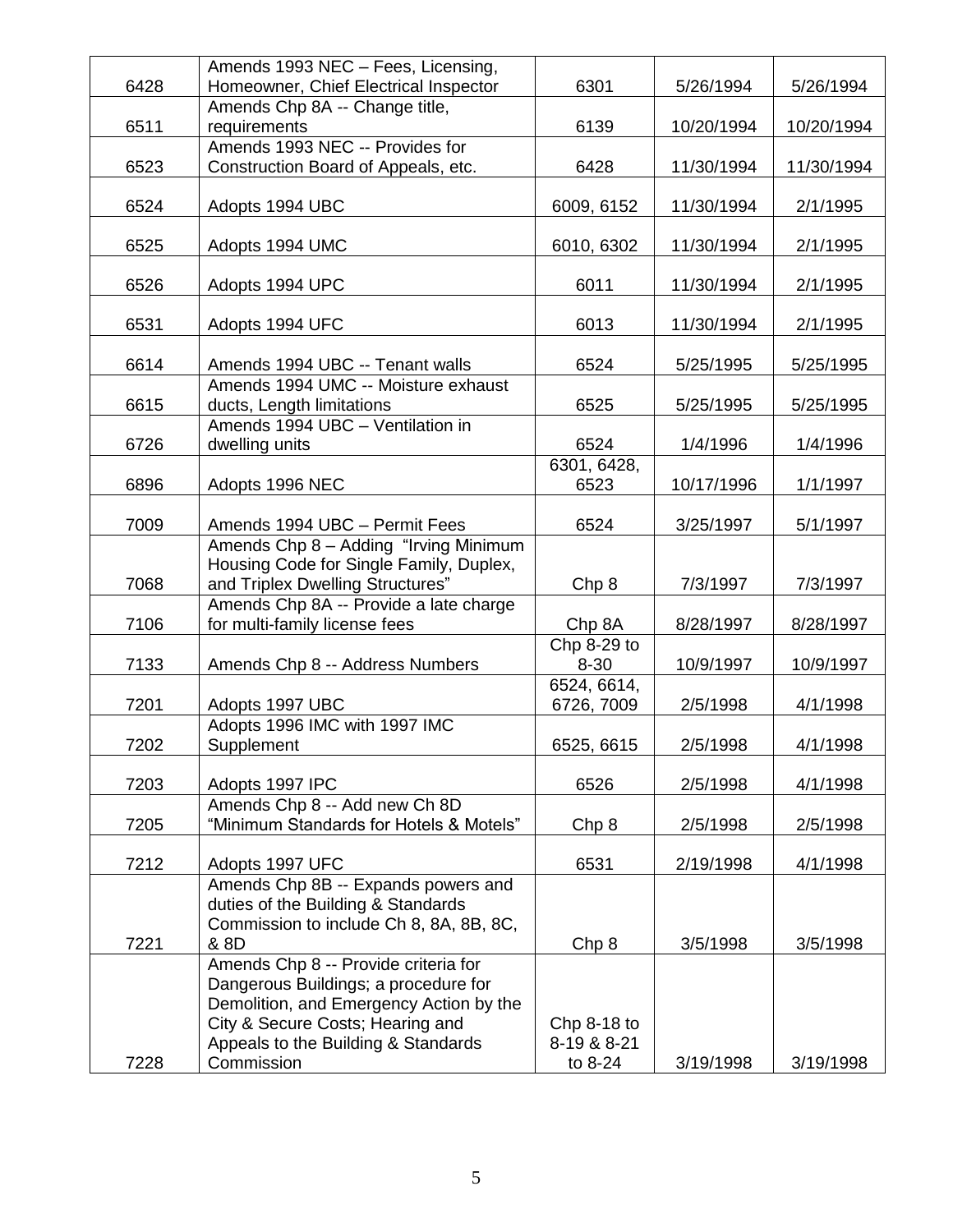|      | Amends Chp 8A -- Provide criteria for          |                           |            |                         |
|------|------------------------------------------------|---------------------------|------------|-------------------------|
|      | Dangerous Buildings; a procedure for           |                           |            |                         |
|      | Demolition, and Emergency Action by the        |                           |            |                         |
|      | City & Secure Costs; Hearing and               |                           |            |                         |
|      | Appeals to the Building & Standards            | Chp 8-27 to               |            |                         |
| 7229 | Commission                                     | $8 - 33$                  | 3/19/1998  | 3/19/1998               |
|      | Amends Chp 8B -- change term expir.            |                           |            |                         |
|      | date for Building & Standards<br>Commissioners |                           |            |                         |
| 7523 |                                                | Chp 8B-7                  | 8/26/1999  | 8/26/1999<br>10/01/1999 |
| 7571 | Amends Chp 8A -- License Fee"                  | Chp 8A-36                 | 11/18/1999 | (retroactive)           |
|      |                                                |                           |            |                         |
| 7625 | Adopts 1999 NEC                                | 6896                      | 3/23/2000  | 4/22/2000               |
|      | Amends Chp 8B -- "Min. Housing Code            |                           |            |                         |
|      | for SF, Duplex, Triplex, & MH Dwelling         |                           |            |                         |
|      | Structures; & providing for civil penalties    | Chp 8B-1 to               |            |                         |
| 7640 | for non-compliance                             | 8B-35                     | 4/27/2000  | 4/27/2000               |
|      | Adopts Chp 8C -- "Min. Standard for            |                           |            |                         |
|      | Manufactured Home & Rec. Vehicle               |                           |            |                         |
| 7641 | Communities"                                   | Chp 8C                    | 4/27/2000  | 4/27/2000               |
| 7714 | Amends Chp 8A -- License fee                   | Chp 8A-36                 | 9/28/2000  | 10/01/2000              |
|      | Amends 1997 UBC -- Definition of "High-        |                           |            |                         |
| 7728 | Rise Building" and add sound insulation        | 7201                      | 10/12/2000 | 10/12/2000              |
|      | Amends Chp 8C -- Regulations for               |                           |            |                         |
|      | Existing Accessory Buildings in                | Chp 8C and                |            |                         |
| 7740 | Manufactured Home & Rec. Communities           | 52-47                     | 11/9/2000  | 11/9/2000               |
|      | Amends Chp 8A, 8B, 8C, & 8D -- Require         | $Chp$ 8A, 8B,             |            |                         |
| 7805 | sewer repair in specified timeframe            | 8C, 8D                    | 3/8/2001   | 3/8/2001                |
|      | Amends 1997 IPC -- Exempt water heater         |                           |            |                         |
| 7817 | replacement from permit                        | 7203                      | 4/5/2001   | 4/5/2001                |
| 7898 | Amends Chp 8A -- License fee                   | Chp 8A-36                 | 9/20/2001  | 10/01/2001              |
| 8048 | Amends Chp 8A -- License fee                   | Chp 8A-36                 | 9/27/2002  | 10/1/2002               |
| 8062 | Amends 1997 UBC -- Fees                        | 7201, 7728                | 10/10/2002 | 1/1/2003                |
|      | Amends 1997 IPC - Eliminate water              |                           |            |                         |
| 8066 | heater permit exemption                        | 7203, 7817                | 10/10/2002 | 10/10/2002              |
| 8228 | Amends Chp 8A -- License fee                   | Chp 8A-36                 | 9/18/2003  | 10/01/2003              |
|      |                                                | 7201, 7728,               |            |                         |
| 8582 | Adopts 2003 Int'l Bldg Code (IBC)              | 8062                      | 12/15/2005 | 1/1/2006                |
|      |                                                |                           |            |                         |
| 8583 | Adopt 2003 Int'l Fire Code (IFC)               | 7552                      | 12/15/2005 | 1/1/2006                |
|      | Amends (re-adopts) 2003 IBC (renumber          |                           |            |                         |
| 8768 | Chp 8-25)                                      | 8582, 8705<br>7203, 7817, | 3/22/2007  | 4/9/2007                |
| 8769 | Adopts 2003 Int'l Plbg Code (IPC)              | 8066                      | 3/22/2007  | 4/9/2007                |
|      |                                                | 1 <sup>st</sup> adoption  |            |                         |
|      |                                                | 7203,7817,                |            |                         |
| 8770 | Adopts 2003 Int'l Fuel Gas Code (IFGC)         | 8066                      | 3/22/2007  | 4/9/2007                |
|      | Adopts 2003 Int'l Energy Conservation          |                           |            |                         |
| 8771 | Code (IECC)                                    | 1 <sup>st</sup> adoption  | 3/22/2007  | 4/9/2007                |
|      |                                                | 1 <sup>st</sup> adoption  |            |                         |
|      |                                                | 7201, 7728,               |            |                         |
| 8772 | Adopts 2003 Int'l Residential Code (IRC)       | 8062                      | 3/22/2007  | 4/9/2007                |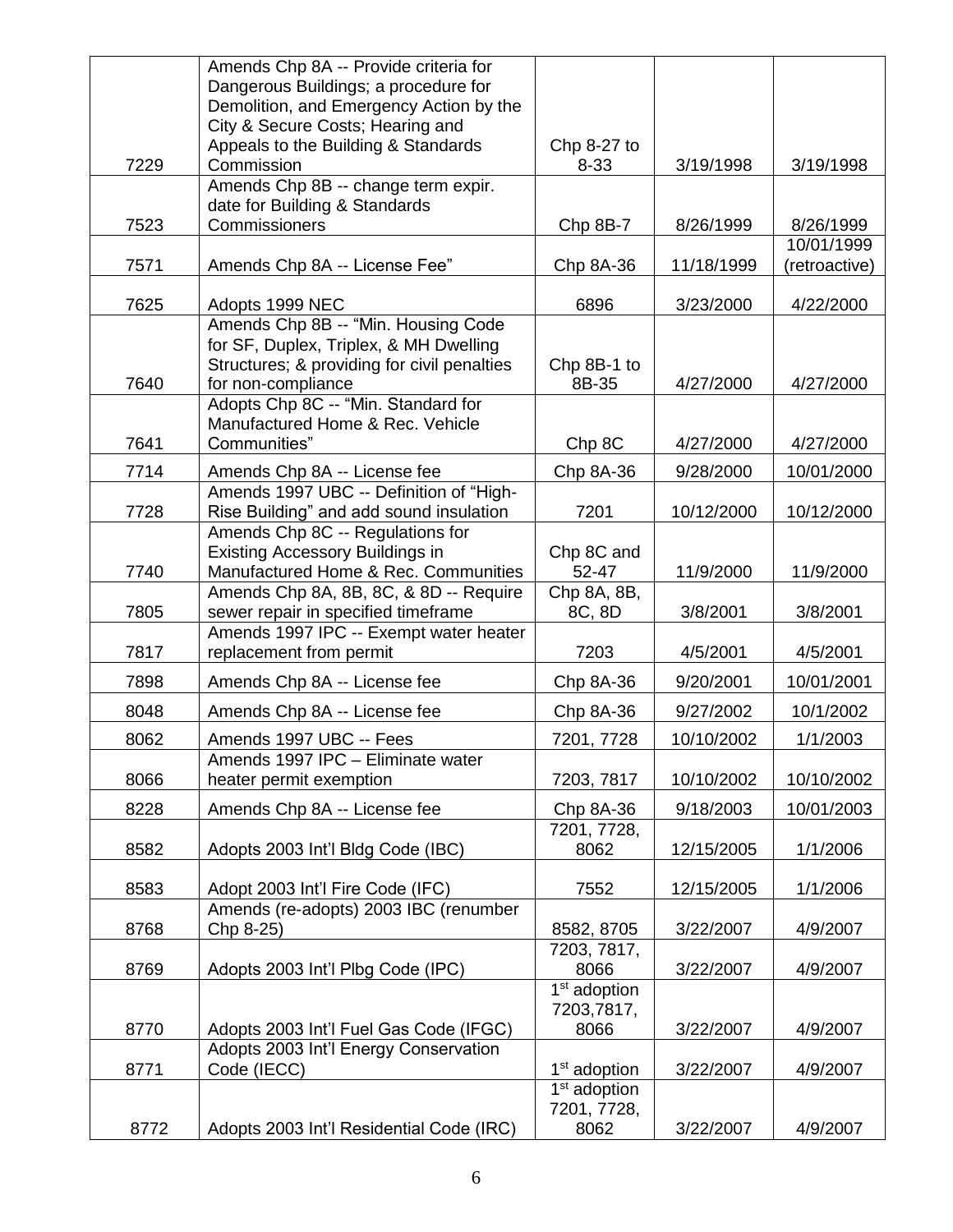| 8773                            | Adopts 2003 Int'l Mechanical Code (IMC)                                                                                                                                                                                                                                                                            | 7202                                                         | 3/22/2007  | 4/9/2007   |
|---------------------------------|--------------------------------------------------------------------------------------------------------------------------------------------------------------------------------------------------------------------------------------------------------------------------------------------------------------------|--------------------------------------------------------------|------------|------------|
| 8774                            | Adopts 2005 NEC                                                                                                                                                                                                                                                                                                    | 7625                                                         | 3/22/2007  | 4/9/2007   |
| 8775                            | Amend 2003 IFC -- Opening protectives<br>in Sec. 703.2                                                                                                                                                                                                                                                             | 8583                                                         | 3/22/2007  | 4/9/2007   |
| 8875                            | Sign Ordinance amended                                                                                                                                                                                                                                                                                             |                                                              | 10/18/2007 | 10/18/2007 |
| 2008-9000                       | Amend Ch. 8 - Revise Bldg & Standards,<br>Risk ratings for apts, Construction Bd, ;<br>Amends & Readopts (puts all codes in 1<br>chapter): 2003 IBC, 2003 IRC, 2003 IPC,<br>2003 IFGC, 2003 IECC, 2003 IMC, &<br>2005 NEC Code, High-rise to 75', prohibit<br>tank water heaters in attics, paving<br>requirements | Chp 8 &<br>8768, 8769,<br>8770, 8771,<br>8772, 8773,<br>8774 | 10/2/2008  | 10/2/2008  |
| 2008-9027                       | Amends 2003 IBC, 2003 IRC, 2003 IPC --<br>Fee for irrigation, rename appendices,<br>add "Irrigation Systems" in compliance<br>with TCEQ Landscape Irrigation                                                                                                                                                       | 2008-9000                                                    | 12/11/2008 | 1/1/2009   |
| 2009-9034                       | Sign Ordinance amended and restated<br>the former Chp 7 (7-1 to 7-23) and<br>enacted a new Chp 7.<br>Adopts 2006 International Codes: IBC,                                                                                                                                                                         | n/a                                                          | 1/8/2009   | 1/8/2009   |
| 2009-9138                       | IRC, IMC, IPC, IECC, and IFGC; and<br><b>2008 NEC</b>                                                                                                                                                                                                                                                              | 2008-9000,<br>2008-9027                                      | 12/3/2009  | 1/4/2010   |
| 2009-9139                       | Adopts 2006 IFC                                                                                                                                                                                                                                                                                                    | 8583, 8775                                                   | 12/3/2009  | 1/4/2010   |
| 2010-9216                       | Sign Ordinance amendments                                                                                                                                                                                                                                                                                          | 8875                                                         | 10/21/2010 | 12/1/2010  |
| 2010-9228                       | Sign Ordinance amendments - digital<br>sign                                                                                                                                                                                                                                                                        | 2010-9216                                                    | 12/9/2010  | 12/9/2010  |
| Tx Admin.<br>Code Rule<br>19.53 | State of Tx adopts 2009 Int'l Energy<br>Conservation Code (IECC) - Commercial                                                                                                                                                                                                                                      | n/a                                                          | n/a        | 4/1/11     |
| Tx Admin.<br>Code Rule<br>19.53 | State of Tx adopts 2009 Int'l Energy<br>Conservation Code (IECC)--Residential                                                                                                                                                                                                                                      | n/a                                                          | n/a        | 1/1/12     |
| 2012-9401                       | Adopts 2009 IBC                                                                                                                                                                                                                                                                                                    | 2009-9138                                                    | 12/13/2012 | 1/14/2013  |
| 2012-9402                       | Adopts 2009 IRC                                                                                                                                                                                                                                                                                                    | 2009-9138                                                    | 12/13/2012 | 1/14/2013  |
| 2012-9403                       | Adopts 2009 IMC                                                                                                                                                                                                                                                                                                    | 2009-9138                                                    | 12/13/2012 | 1/14/2013  |
| 2012-9404                       | Adopts 2009 IPC                                                                                                                                                                                                                                                                                                    | 2009-9138                                                    | 12/13/2012 | 1/14/2013  |
| 2012-9405                       | Adopts 2009 IECC                                                                                                                                                                                                                                                                                                   | 2009-9138                                                    | 12/13/2012 | 1/14/2013  |
| 2012-9406                       | Adopts 2009 IFGC                                                                                                                                                                                                                                                                                                   | 2009-9138                                                    | 12/13/2012 | 1/14/2013  |
| 2012-9407                       | Adopts 2011 NEC                                                                                                                                                                                                                                                                                                    | 2009-9138                                                    | 12/13/2012 | 1/14/2013  |
| 2012-9408                       | Adopts 2009 IFC                                                                                                                                                                                                                                                                                                    | 2009-9139                                                    | 12/13/2012 | 1/14/2013  |
| Tx Admin.<br>Code Rule<br>19.53 | State of Tx HB 1736 - Adopts 2015 IECC<br>(Residential)                                                                                                                                                                                                                                                            | Previous<br>adoption in<br>2011                              | 4/30/2015  | 9/1/2016   |